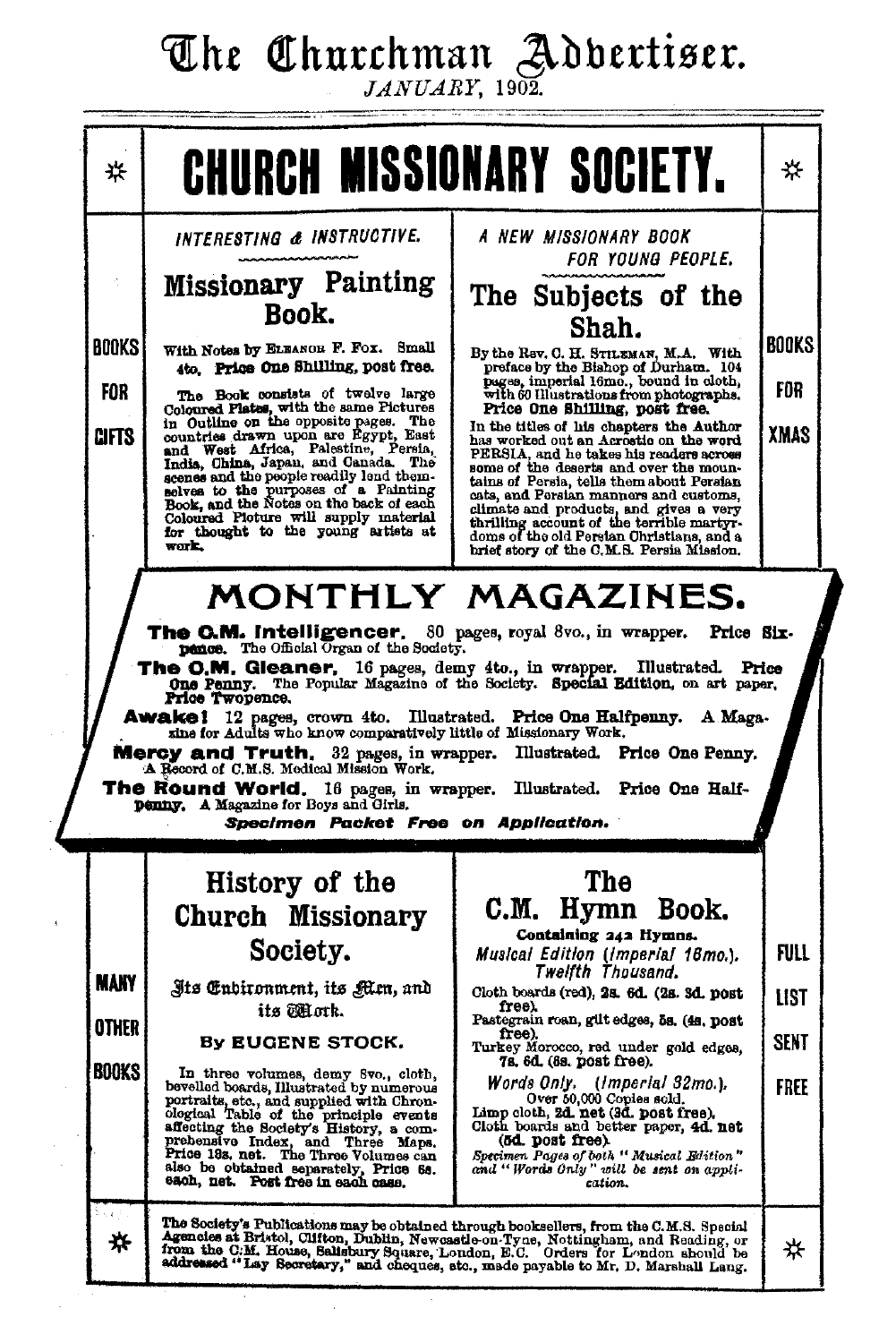# MUDIE'S LIBRARY

For the CIRCULATION and SALE of all the BEST<br>**ENGLISH, FRENCH, GERMAN, ITALIAN, SPANISH,** AND RUSSIAN BOOKS.

From ONE GUINEA per annum. From TWO GUINEAS per annum.

LONDON BOOK SOCIETY (for weekly exchange of Books at the houses of Sub- N.B.--Two or Three friends may UNITE<br>scribers) from TWO GUINEAS per annum. IN ONE SUBSCRIPTION. scribers) from TWO GUINEAS per annum.

TOWN SUBSCRIPTIONS: COUNTRY SUBSCRIPTIONS:

LIBRARIES & PUBLIC INSTITUTIONS, TOWN & VILLAGE CLUBS, SUPPLIED ON LIBERAL TERMS.

Prospectuses and Monthly Lists of Books gratis and post free.

# CHEAP PARCElS SUITABlE FOR VlllACE ClUBS & liBRARIES.

The following Special Parcels of Second-hand Books are made up and offered at the low prices affixed, net for cash with order :

|    | Complete 1 Volume Novels by Popular Authors, rebound<br>in strong cloth, gilt lettered. | 63s. |
|----|-----------------------------------------------------------------------------------------|------|
|    | Volumes Assorted (25 Volumes of Travel, Biography, etc., and 25 Volumes Fiction)        | 63s. |
|    | Volumes of Recent Travel (demy 8vos.), newly rebound<br>in cloth, gilt lettered.        | 40s. |
| 19 | Volumes of Theological Biography, newly rebound in<br>cloth                             | 40s. |
| クロ | Volumes of Miscellaneous Books, newly rebound in<br>$_{\rm cloth}$                      | 40s. |
|    | Volumes of Political Biography, newly rebound in<br>$_{\rm cloth}$                      | 40s. |
|    | FULL PARTICULARS ON APPLICATION.                                                        |      |

# MUDIE'S LIBRARY, Limited, 80-84, NEW OXFORD STREET,

241, BROMPTON RD., S.W., & 48, QUEEN VICTORIA ST., E.C., LONDON. AND AT BARTON ARCADE, MANCHESTER.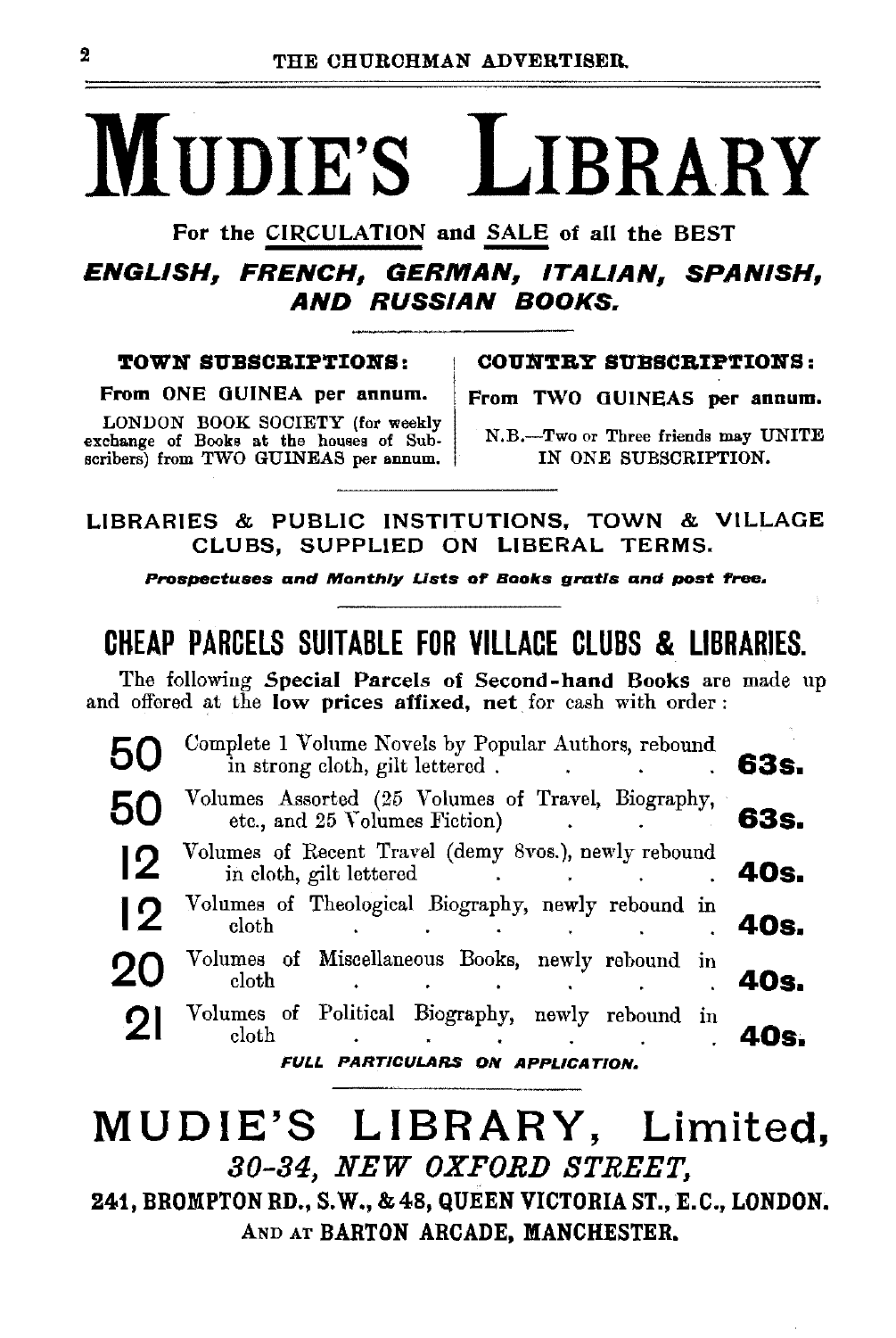$\bullet$ 

# WORKS BY BISHOP OXENDED

THE PATHWAY OF SAFETY; or, Counsels to the Awakened. Feap. 8vo., large type, cloth, 2s. net. Cheap Edition, small type, limp, 1s.

FAMILY PRAYERS FOR FOUR WEEKS. First Series. Fcap. 8vo., 2s. net. Second Serles. Fcap. 8vo., 2s. net.<br>Large Type Edition. Two Series in one Volume. Square crown 8vo., 5s. net.

PLAIN SERMONS. With Memoir and Portrait. Crown 8vo., 5s.

SHORT COMMENTS ON ST. MATTHEW AND ST. MARK. For Family Worship. Crown 8vo., 3s. 6d.

TOUCHSTONES; or, Christian Graces and Characters Tested. Fcap. 870., 28. 6d.

SHORT LECTURES ON THE SUNDAY GOSPELS. Advent to Easter-Easter to Advent. Fcap. 8vo., 2s. 6d. each.

THE PARABLES OF OUR LORD. Feap. 8vo., 3s.

PORTRAITS FROM THE BIBLE. Two Volumes. Old Testament-New Testament-Fcap. 8vo., 2s. 6d. each.

OUR CHURCH AND HER SERVICES. Feap. 8vo., 2s. 6d.

THE CHRISTIAN LIFE. Fcap. 8vo., large type, cloth, 2s. 6d. Cheap Edition, small type, limp, Is.

CONFIRMATION. 18mo., cloth, 6d.; sewed, 3d.

COUNSELS TO THOSE WHO HAVE BEEN CONFIRMED; or, Now is the Time to Serve Christ. 18mo., cloth, 1s.

**BAPTISM SIMPLY EXPLAINED.** 18mo., cloth, 1s.

THE LORD'S SUPPER SIMPLY EXPLAINED.  $18$ mo., cloth,  $1a$ .

THE EARNEST COMMUNICANT. Common Edition, 32mo., 1s. New Red Rubric Edition, 32mo., cloth, 2s.

\*.\* OVER TWO MILLION COPIES OF THIS AUTHOR'S WORKS HAVE BEEN SOLD.

LONDON, NEW YORK AND BOMBAY : LONGMANS, GREEN AND CO.

# THE EXPOSITOR'S **GREEK TESTAMENT.**

EDITED BY THE

REV. W. ROBERTSON NICOLL, M.A., LL.D., Editor of the " Expositor," " Expositor's Bible," etc.,

The FIRST VOLUME, of 880 pages, handsomely bound in buckram cloth, consists of:

THE GOSPELS OF ST. MATTHEW, ST. MARK, and ST. LUKE. By the Rev. Prof. A. B. BRUCE, D.D.

THE GOSPEL OF ST. JOHN. By the Rev. Prof. MAROUS DODS, D.D.<br>"The first thing that strikes one when he takes up the volume on the Gospels is the uncommon hand-<br>someness of the book. It is a joy to handle it and look into it worthy of the most cordial appreciation."-Critical Review.

The SECOND VOLUME, consisting of 954 pages, contains:<br>THE ACTS OF THE APOSTLES. By the Rev. R. J. KNOWLING, D.D., Professor of<br>New Testament Exegesis, King's College, London.

. PAUL'S EPISTLE TO THE ROMANS. By the Rev. JAMES DENNY, D.D., Pro-<br>fossor of Systematic and Pastoral Theology, Free Church College, Glasgow.

. PAUL'S FIRST EPISTLE TO THE CORINTHIANS. By the I FINDLAY, B.A., Professor of Biblical Literature, Exegesis, and Classics, Headingley College. By the Rev. G. G. ST.

The price of each volume is 28s., but for those who Subscribe Now the price for two<br>volumes is 30s. net.

FULL PROSPECTUS SENT FREE ON APPLICATION TO THE PUBLISHERS.

"The work is one of great marit; the text is always carefully examined, with reference both to Hellonistic and Classical Greek, and the excessis is evidently the work of thoroughly competent persons. Not less contributions Testament demands a better equipment both of learning and of sound judgment.'-Speciator.

LONDON: HODDER & STOUGHTON, 27, PATERNOSTER ROW, E.C.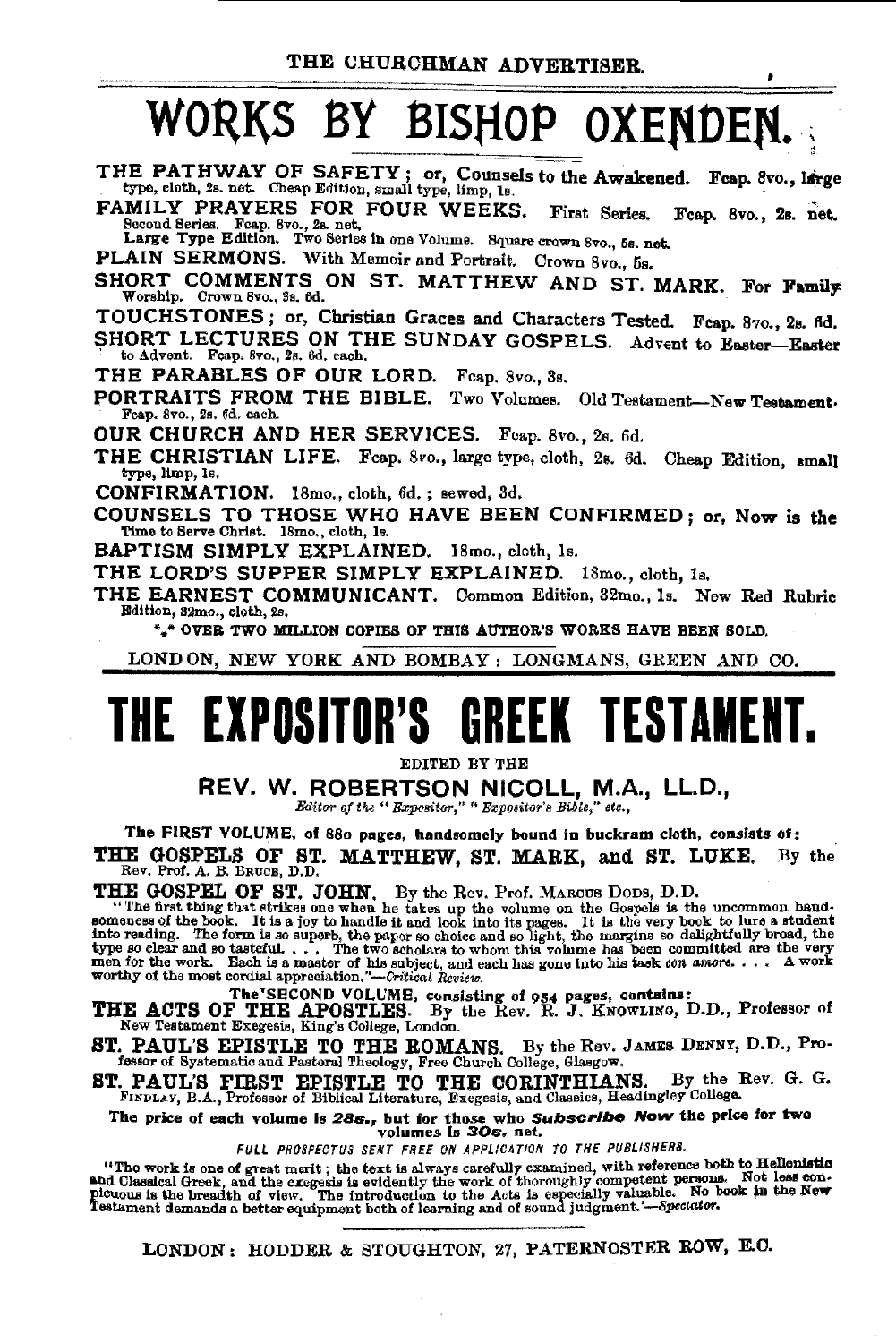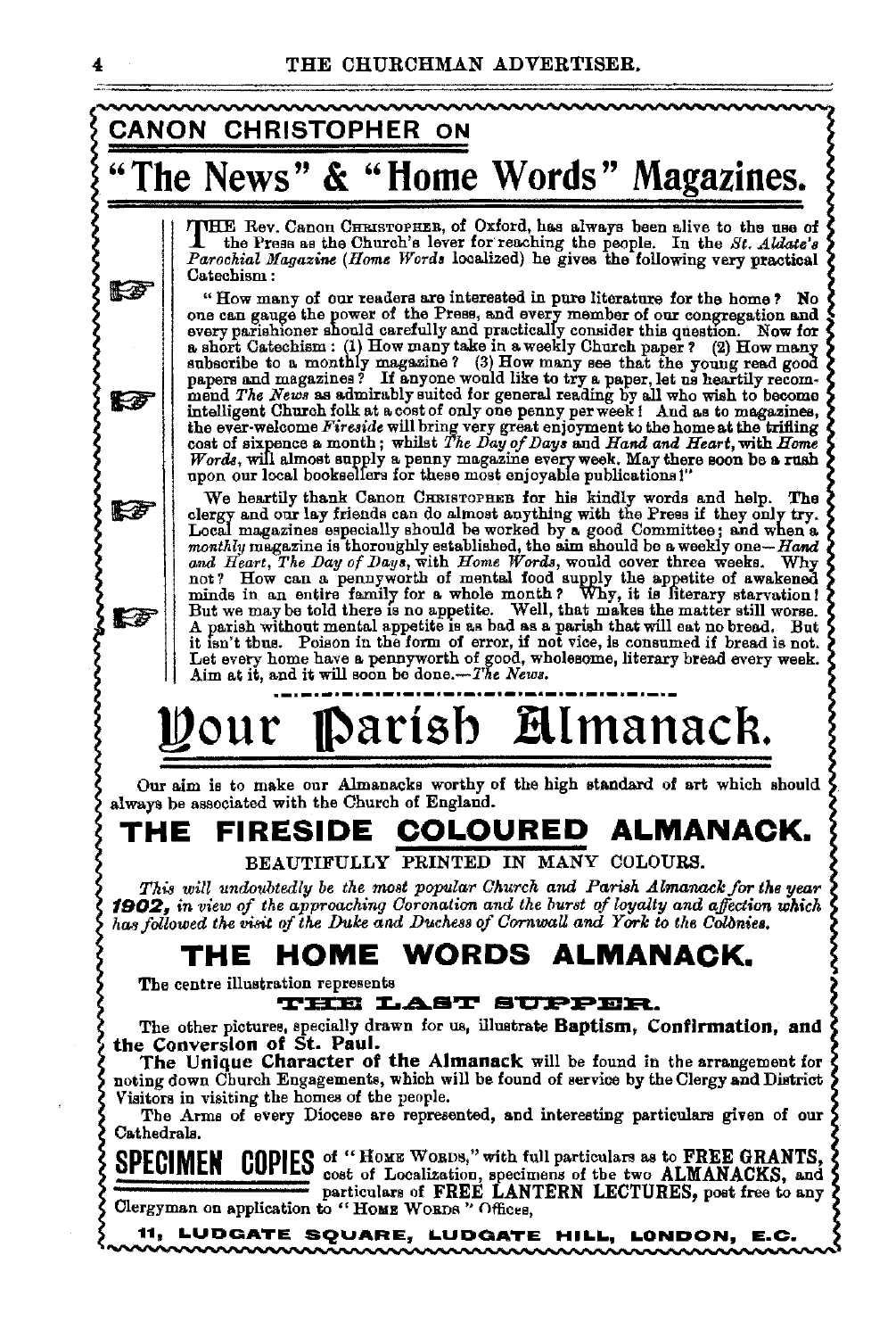# OUR OCTOGENARIAN BISHOP.

# *FREDERICK TEMPLE, A rchhi.shop of Canterbury.*

By W. FRANCIS AITKEN, Author of "Baden Powell," etc. Crown 8vo., 160 pages, with Portrait. Is. 6d. net.

LONDON: S. W. PARTRIDGE & CO., 8 AND 9, PATERNOSTER ROW; AND OF ALL BOOKSELLERS,

### A NEW ILLUSTRATED LIFE OF CHRIST.

In large crown 8vo., tastefully printed and illustrated, bound in cloth, gilt lettered, price 5s. net.

# The Son of Man : A Plain History of the Life

By ALEY FOX.

With a Preface by PREBENDARY E. C. SUMNER GIBSON, D.D.

Among the many Lives of Christ which have been published during recent years, it is believed that there has been now which exactly occupies the position of the present one. Its chief feature is then has been none which exa

In crown 8vo., cloth, gilt lettered, price 3s. 6d.

# Two Treatises on the Church.<br>
The First by THOMAS JACKSON, D.D. ("one of the best and greatest minds our Church has

The Second by ROBERT SANDERSON, D.D., formerly Lord Bishop of Lincoln.

TO WHICH IS ADDED

## A LETTER OF BISHOP COSIN.

On "The Validity of the Orders of the Foreign Reformed Churches," printed previously in 1843 and now reprinted verbatim.

The three Treatises here reprinted in a handy form are by authors whose names need no introduction. If the two Bishops—Sanderson and Cosin—are the better known, Dr. T. Jackson is probably the abler of the three, and is com

In crown Svo., cloth, gilt lettered, price 6s.

# *Redemption According to the Eternal Purpose.*

By the Rev. W. SHIRLEY.

ELLIOT STOCK, 62, PATERNOSTER ROW, LONDON, E.C.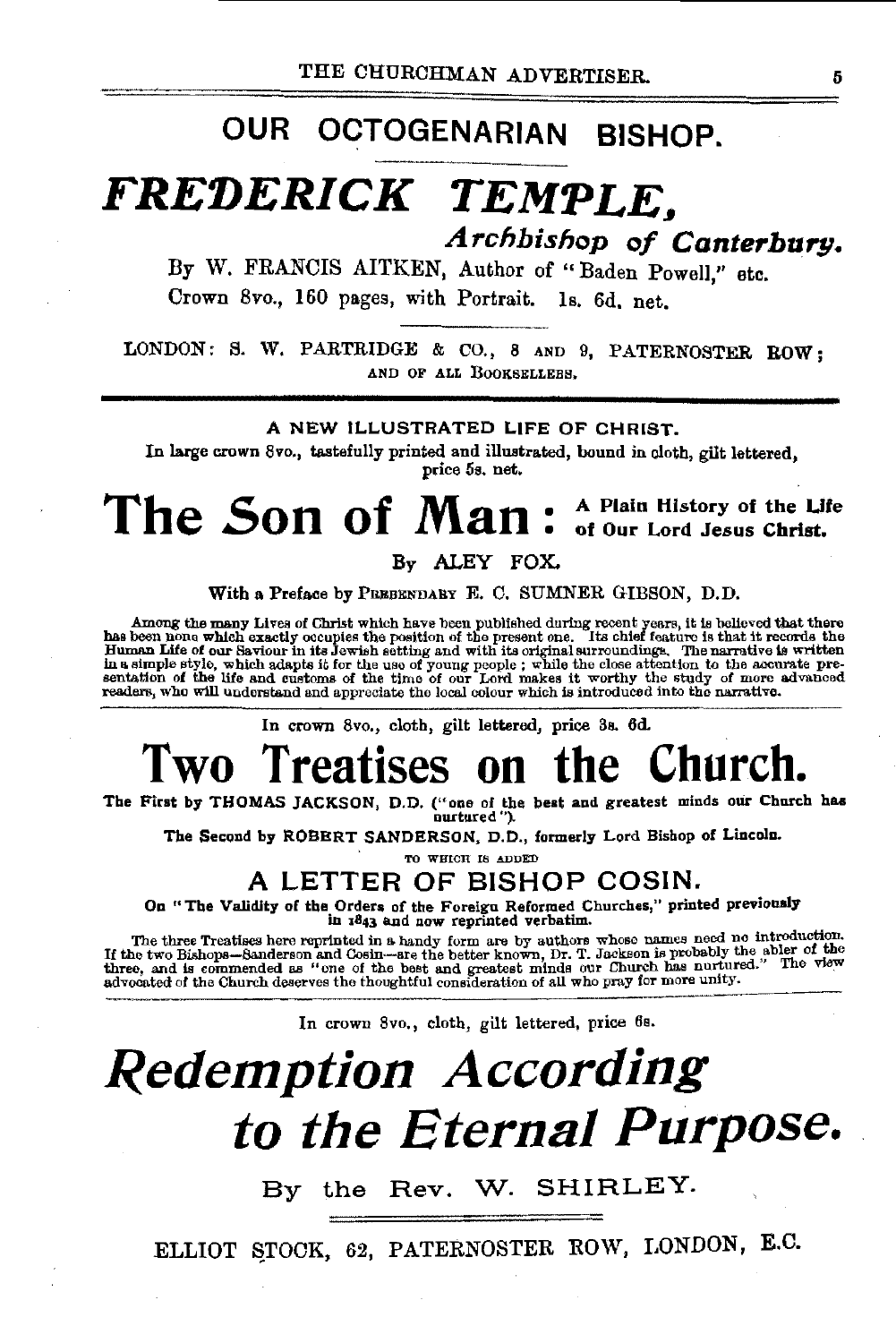# **Elliot Stock's New Publications.**

BY THE LATE LORD BISHOP OF LONDON. In foolscap Svo., tastefully printed and bound, price 58. **COUNSELS FOR CHURCHPEOPLE.** 

OM THE WRITINGS OF

THE RIGHT HON. AND RIGHT REV. MANDELL CREIGHTON, D.D., *The late Lord Bishop oj London.* 

SELECTED AND ARRANGED BY J. H. BURN, B.D.<br>"It would be difficult to overestimate the value of a book like 'Counsels for Churchpeople.' Bishop Creighton is invariably clear, sensible, and suggestive, and his manner of treatment is admirably united to the mental habits of the time."--Literature.

## **UNIFORM WITH THE ABOVE.**

Tastefully printed and bound. Price 5s., post free.

# **TJiE LIFE OF C)"(RISTIAN SERVICE** :

(J @ootl of ~e»ofion~f ¢'3ous6fa.

From the Writings of F. W. FARBAR, D.D., F.R.S., Dean of Canterbury. Selected and arranged by J. H. BURN, B.D.

" An exceedingly valuable work, full of the choicest geme, brilliant and penetrating. Many a dull hour can be made bright ind cheerful by studying the thoughts of the venerable Dean, as depicted in the pages of The Life o

"Devotional readers will find very little to dissent from In these pages. They will certainly find much from which to profit, and, it is needless to say, many brilliant passages of great eloquence and *power."-News.* 

Tastefully printed and bound, gilt top. 5s.

# **)iELPS TO FAIT)"( AND PRACTICE:**

## (7) (Hooft of Devotional (Readings.

From the Writings of HENRY SCOTT HOLLAND, M.A., Canon and Precentor of St. Paul's Cathedral. Selected and arranged by J. H. BURN, B.D.

"It will greatly please the admirers of the orator and preacher, and gratify his friends as a remembrance of his deeds of kindness."--Churchwoman.

use we use of simple and contain a helpful thought or an inspiring message."-Quiver.<br>"There is not a page which does not contain a helpful thought or an inspiring message."-Quiver.<br>"A very charming book of devotional readi *lhuttte.* 

"We can reaommend the book to those who have but little time for devotional *resding.''·--Chu>•clt Review.* "The book will prove very useful for short Lenten rerutings,"-Pilct.

SECOND EDITION.-In foolscap 8vo., tastefully printed and handsomely bound, price 5s.

# **HELPS TO GODLY LIVING:**

(N Gootl of Devotional Choughts.

From the Writings of the Right Honourable and Most Reverend FREDERICK TEMPLE, D.D., LOBD ARCHBISHOP OF CANTERBURY. Selected and arranged, with His Grace's permission, by J. H. BuRN, B.D.

"We shall be surprised if this quiet little book does not do a solid amount of good on these lines. Church men will receive it with a cordial welcome."—Guardian.<br>"The book is a distinct aid to devotional literature, the p

value."---Family Churchman.<br>"A good and suitable aid to meditation."---Church Family Newspaper.

<sup>24</sup>A good and suitable aid to meditation."—*Church Family Newspaper*.<br>"The work is likely to prove a helpful addition to devotional literature."—Aberdsen Journal.<br>"It is a beautiful book. The best possible souvenir of Arc

ELLIOT STOCK, 62 PATERNOSTER ROW, LONDON, E.C.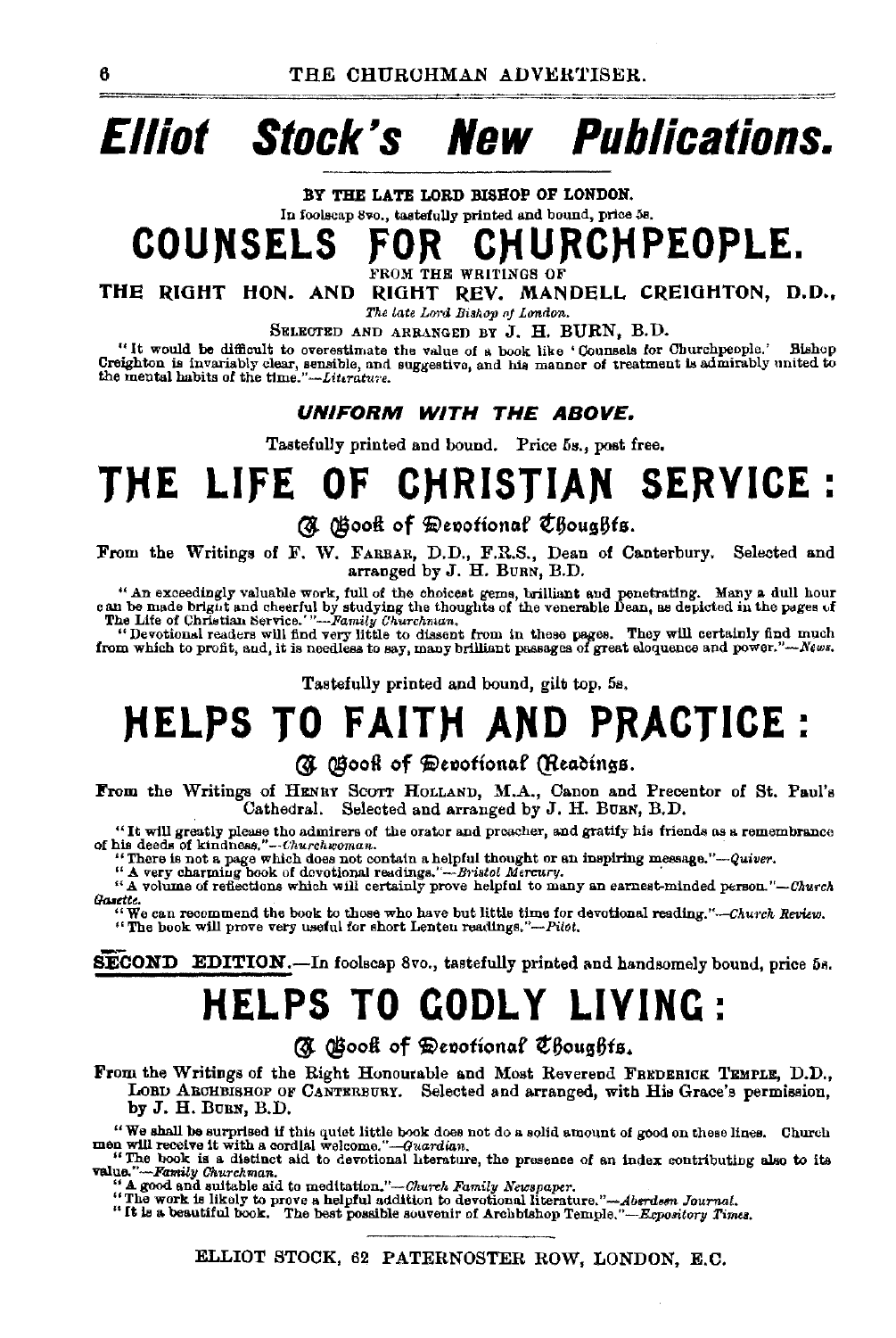Now Ready, crown 8vo., cloth, price 2s. 6d. net.

# Cheology. Old and Rew. REV. W. F. COBB, D.D., Bv

Rector of S. Ethelburga's, Bishopsgate.

HIS work is the first volume of a new series of Handbooks on Current Ecclesiastical Problems. entitled "The Church's Outlook for the Twentieth Century." It is written from the standpoint of one who believes that the present age is one of transition as truly as was the sixteenth century, and that the surest way of avoiding another religious revolution is by a frank acceptance of the assured results of modern critical thought. The Church of England, the writer thinks, has within her the capacity for the leadership of the religious life of the nation, but only on the condition that she eschew an obscurantist or sectarian What is good and true in the spirit of the age is, he holds, of divine origin, and marks policy. out the path along which alone useful progress is to be made. The headings of the chapters which follow will show the subjects he treats of, and the character of his treatment. It is believed that the outlines of later-day theology, as laid down in this volume, will help towards a better understanding of the nature and scope of the religious problems which we set before this present generation for solution.

INTRODUCTORY. RELIGION AND THEOLOGY. THROLOGY AND SCIENTIFIC. THE DOCTRINE OF GOD. THE DOCTRINE OF MAN. THE DOCTRINE OF REVELATION. THE DOCTRINE OF THE BIBLE.

THE DOCTRINE OF THE INCABNATION. THE DOCTRINE OF THE ATONEMENT. THE DOCTRINE OF THE CHURCH. THE DOCTRINE OF MEDIATION. THE DOCTRINE OF THE LAST THINGS. RECAPITULATION.

The writer has endeavoured to combine the excellences of all three Schools of Thoughtthe High, the Low, and the Broad. His respect is given to the past, and his hope is in the future, especially when freed from the "idols of the theatre" which are so fascinating to many to-day.

The following volumes of the CHURCH'S OUTLOOK SERIES will be issued at short intervals :

- OUR ATTITUDE TOWARDS ROME. By Rev. ABTHUR GALTON, B.A., sometime priest in the Roman Catholic Church.
- THE PLACE OF THE LAITY IN THE CHURCH. By Right Rev. ALFRED BARRY, D.D., D.C.L., sometime Bishop of Sydney.
- PERSONAL RELIGION. By Rev. G. H. S. WALFOLE, D.D., Principal of Bede College, Durham.
- HOME MISSION WORLD. By Rev. R. W. HABRIS, M.A., sometime Secretary East London Church Fund.
- THE ENRICHMENT OF THE PRAYER BOOK. By Rev. F. E. BRIGHTMAN, M.A., Librarian, Pusey House, Oxford.

"Dr. Cobb approaches his subject in a liberal spirit, and his grasp of many fundamentals is strong and his tone reverent."-The Churchman.

" Cheology. Of and (Item." can be had of any Bookseller, or on the Bookstalls, or of the Publisher,

ELLIOT STOCK, 62 PATERNOSTER ROW LONDON, E.C.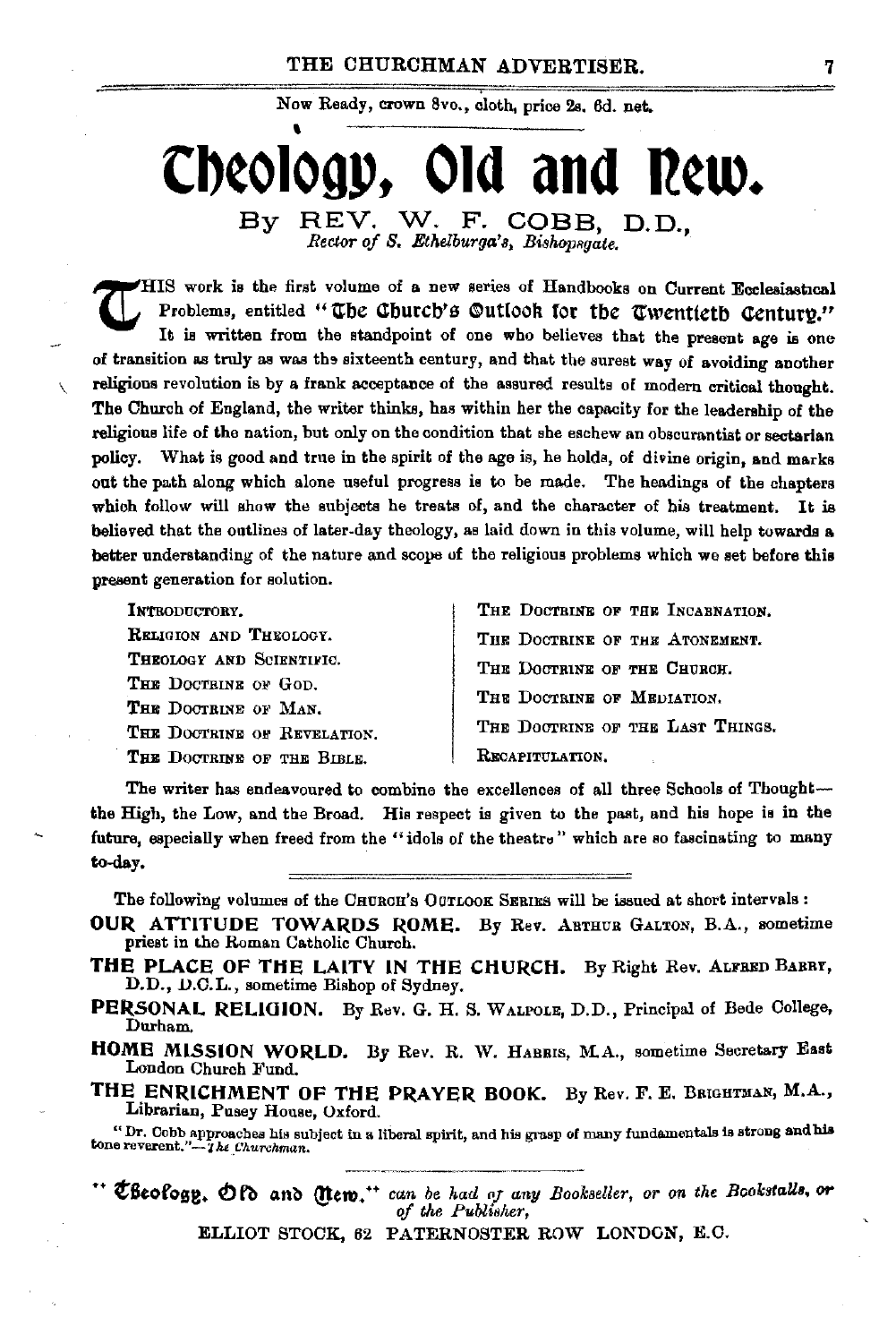In Medium 8ro., printed on Art Paper and tastefully bound and fully illustrated, price 8s. 6d. net.

# SCOTTISH CATHEDRALS AND ABBEYS:

## THEIR HISTORY AND ASSOCIATIONS.

BY M. E. LEICESTER ADDIS.

ALTHOUGH there are several illustrated works treating of the Cathedrals and Abbeys of England, and written in popular style, there is no similar comprehensive work relating to the Cathedrals and Abbeys of Scotland in which the main historical facts, the legends, traditions, and associations of sentiment and literature are fully recorded as distinguished from the architectural treatment of the subject.

In the present work all the recognised authorities have been consulted, and many are quoted; also the Chartularies and Church Registers; the reprints of the various Text Societies; the edited editions of such works as the "Orkneyinga Saga," "Book of Deir," etc.; and in every possible manner the writer has verified her statements, so that the book makes fair claim to be authentic in its facts from the days of St. Columba to the Restoration of the Cathedral of "aucient Brechin" and of the Royal Stewarts' Abbey of Paisley.

LONDON: ELLIOT STOCK, 62, PATERNOSTER ROW, E.C.

In square crown 8vo., handsomely bound in cloth. Price 7s. 6d. net.

## MINSTER GARDEN.  $INA$ A CAUSERIE OF THE OLD TIME AND THE NEW.

## By the DEAN OF ELY.

With many quaint and picturesque Ellustrations of the glooks and Corners of Ely Cathedral and its surroundings.

## EXTRACT FROM PREFACE.

This book is a medley of facts and fancies about Ely Minster-a causerie of the old time and the new; of day-dreams hord meridiand in my daily pacing of the Cloister Walk from Prior's Door to Refectory Wall; of imaginary colloquies invented to cheer the loneliness of convalescent hours in the Farmery Parlour; of parleyings as to "how heaven's high with earth's low should intertwine"; of gossip about old books and old stones, and the "fair humanities of old religion"; of holiday impressions of men and things; of "documents"-as Hamlet says-"in thought and remembrance fitted " concerning old legends and modern problems.

### CONTENTS.

EX LIBBIS ELIENSIS. IN THE GARDEN AT THE LIBERTY. SUNSET ON THE RIVER. "AD NATALEM DOMINI." IN THE MINSTER BY MOONLIGHT. THE PRIOR'S HOLIDAY. THE PRAYERS OF A SAXON EARL. THE PRIOR'S HOLIDAY IN THE NEW WORLD. A MATIN SONG FOR CHRISTMAS. IN THE CEDAR ROOM. THE DAME AND THE MONE. "THE GREAT O'S." UNDER THE CEDAB. ON THE WALSINGHAM WAY. Ім Мемовиам. BRACKETED.

ELLIOT STOCK, 62, PATERNOSTER ROW, LONDON, E.C.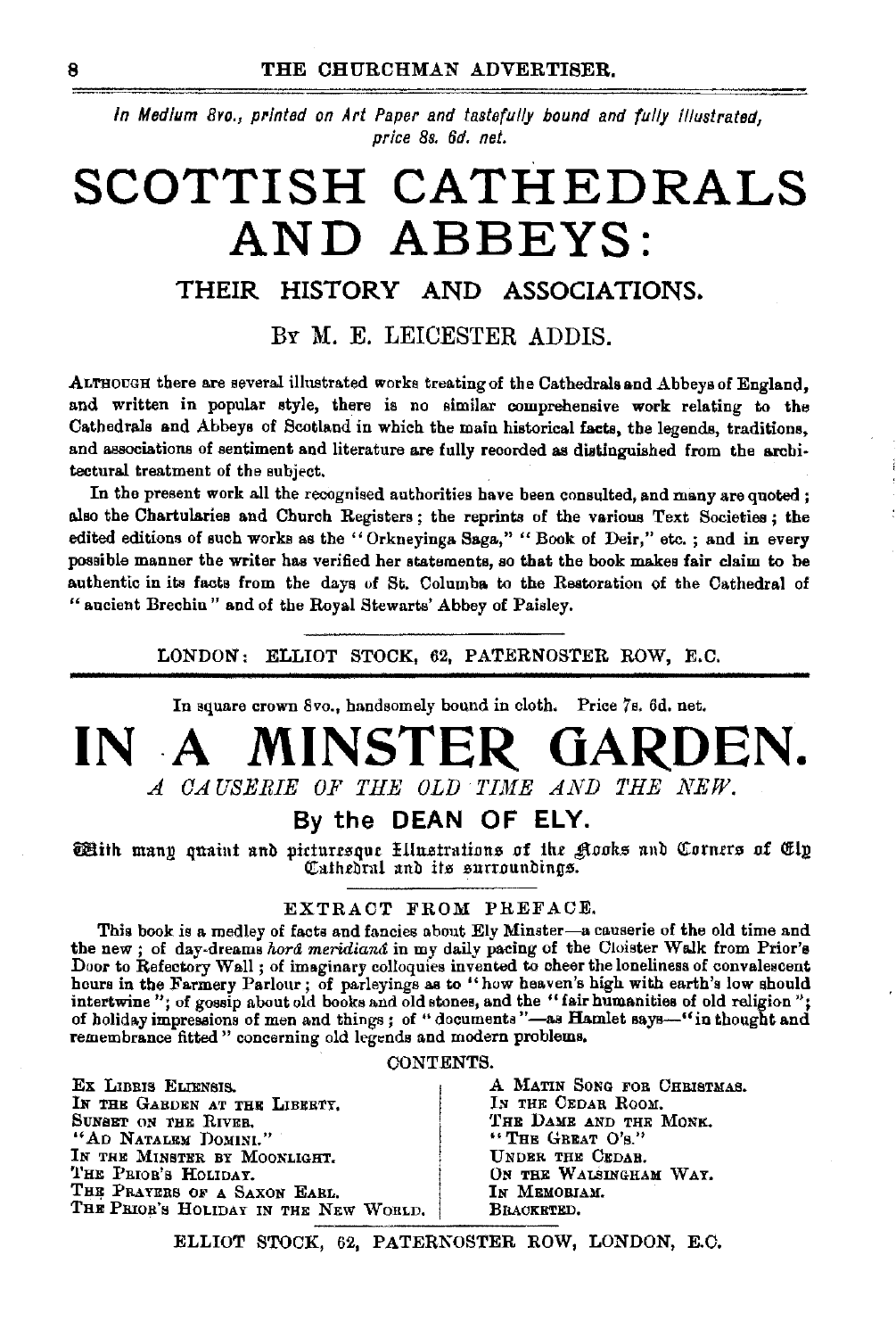---

## EDUCATIONAL.

# DOVER COLLEGE.

beadmaster: REV. W. C. COMPTON, M.A.

INXHIBITIONS (£20) for Sons of Clergy. Full Fees, £80. Recent Successes include<br>direct, first try, into Woolwich and Sandhurst.<br>direct, first try, into Woolwich and Sandhurst.

Every Boy has a separate Bedroom.

SEPARATE JUNIOR SCHOOL FOR BOYS UNDER THIRTEEN.

#### CATHEDRAL KING'S **WORCESTER** SCHOOL.

Head Master: Rev. W. H. CHAPPEL. M.A..

Formerly Scholar of Worcester College, Oxford, and lately Assistant and House Master at Mariborough College.

First-Grade Endowed School. Public Sch. ol Education at moderate cost. Twenty King's Scholars<br>:receive Tuition Free. Election annually in November. Valuable Exhibitions at the Universities. Spacious<br>modern Boarding House.

For Prospectus and Honour List apply, THE HEAD MASTER, SCHOOL HOUSE, WORCESTER.

### DAVENTRY *GRAMMAR SCHOOL.*

Founded A.D. 1600.

PUBLIC SCHOOL EDUCATION at moderate cost. Resident staff of University Graduates in Honours.<br>Entrance scholarships. Special terms for sons of ciergy and medical men. Sound Church teaching.<br>Healthy situation, 800 feet above Fives Court. Experienced Matron.

Entrance Scholarship for Sons of Clergy naturally reducing Fees.

For Prospectus apply : REV. H. JOHNSON, Head Master.

#### **SCHOOL.** WARWICK

HEAD MASTER: ROV. R. PERCIVAL BROWN, M.A., LATE SCHOLAR OF TRINITY COLLEGE, CAMBRIDGE,

#### Fees. £60.

THE School was chartered by Edward the Confessur. Buildings entirely modern on beautiful and healthy mountry site. Chapel, Gymnasium, Sunatorium, Workshop, Fives' Court, Bicycle House, etc. Excellent bounding-houses for ov

# **THE FERNS, 133, GREEN LANES, N.**<br>(Near Highbury New Park, London.)

MRS. WATKINS (successor to the MISSES BIRCHALL) receives a limited number of RESIDENT PUPILS.<br>All Large Staff of highly-qualified Teachers. Home comforts and loving care, combined with a high-class. education, based upon Evangelical Christian principles. Eminent Protessors attend for Languages, Elocution, Science Lectures, the Accomplishments, etc. Proparation for all Examinations. Large Garden for Tennis and other Ga to Clergymen, Parents, etc.

SPECIAL ARRANGEMENT FOR ENTIRE CHARGE OF PUPILS FROM ABROAD.

#### NOW READY. CHEAP AND EIGHTH EDITION.

In demy 12mo., tastefully printed and bound, 1s. 6d. post free.

#### NOTES (and their Fathers) on **FOK** BOYS -Morals, Mind, and Manners. By "AN OLD BOY."

"The advice is simply excellent. It is practical, minute, and although high-toned, not too stringent." Literary World.

"The teaching is high-principled, liberal-minded, and drawn from practical experience."--Christian World. "An admirable little volume, full of sound sanse and wise suggestions, plenty of sympathy. with wholeseome liberty."-Daily News.

ELLIOT STOCK, 62, PATERNOSTER ROW, LONDON, E.C.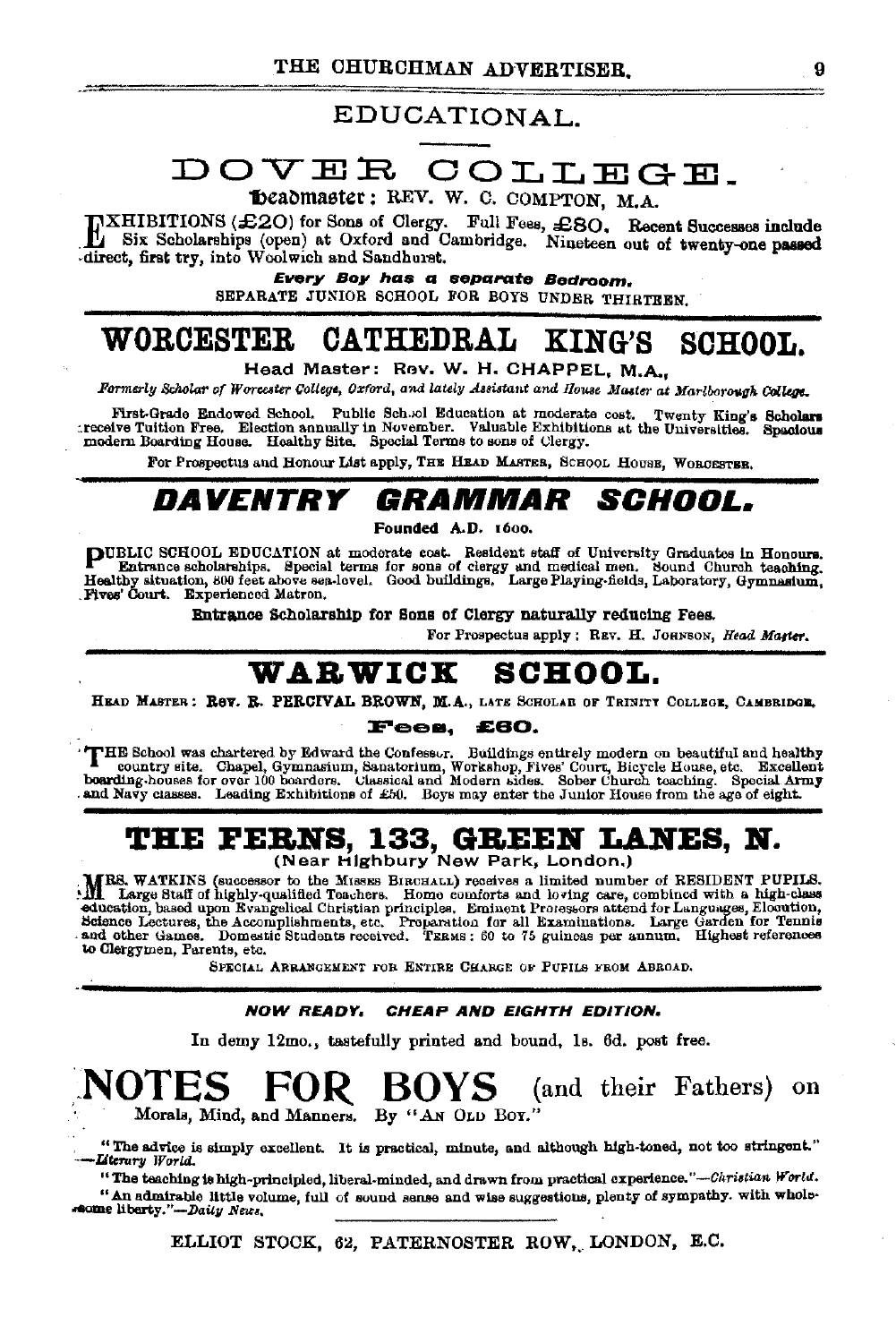## **METROPOLITAN DRINKING FOUNTAIN & CATTLE TROUGH ASSOCIATION.** PATRONESS-HER MAJESTY QUEEN ALEXANDRA.

FUNDS URGENTLY NEEDED. SUPPORTED ENTIRELY BY VOLUNTARY CONTRIBUTIONS.

### Offices: 70, VICTORIA STREET, WESTMINSTER. S.W.

Fresident-HIS GRACE THE DUKE OF PORTLAND, K.G., etc., etc., Chairman-MAJOR-GENERAL HON. H. F. EATON,<br>Chairman-MAJOR-GENERAL HON. H. F. EATON,<br>Treasurer-HENRY GURNER- Esq.<br>Committee-VENERABLE ARCHDEACON SINCLAIR,

This is the only Society providing FREE SUPPLIES OF WATER FOR MAN AND BEAST IN THE STREETS OF LOKDON. The Association being entirely dependent upon voluntary contributions of the STREETS OF WATER FOR MAN AND BEASTLY APPEAL suffering.

Annual Subscriptions and Donations will be thankfully received by the Bankers, Messrs. Barclay and Co.,<br>1, Pall Mall, East, S.W., and 54, Lombard Street, E.C., or by the Secretary.

**ECCLESIASTICAL INSURANCE.** GLASS INSURANCE. BURGLARY INSURANCE.<br>The Surplus Frofits are devoted to institutions, etc., for the benefit of the Glergy and of Church objects.<br>Already a sum of £33,000 has been so distributed,

PENSIONS INSTITUTION. CLERGY FOUNDED 1886.

INCORPORATED 1892. Joint Presidents.-The ARCHBISEOP OF CANTERBURY.

Joint Presidents.-The Assumes How CONTERED or CANTENBURY. The Assumes of Tom.<br>The distinguishing characteristic of the scheme of the Institution may be concisely stated in the three words,<br>"Schi-help aided." Clergymen who

Mrs. Harcourt Mitchell writes: "Churchwomen should support an organ of their own."

"The Churchwoman" is published specially for Churchwomen, therefore Churchwomen should support

# Churchwoman.

# AN ILLUSTRATED DEVOTIONAL AND PRACTICAL REVIEW.

**EDITED BY** 

G. M. IRELAND BLACKBURNE and H. P. K. SKIPTON.

Annual Subscription, 6s. 6d., post free. Published every Friday, Price 1d.

THE CONTENTS DURING THE PAST YEAR HAVE INCLUDED:

**Articles** 

"Reasons Why."

By the late Miss CHARLOTTE M. YONGE. "The China Cupboard."

By MISS CHRISTABEL COLERIDGE. "Sunday by Sunday."

By the Rav. MELVILLE SCOTT.

Hymn Tunes. By ARTHUR HENRY BROWN. FILCES WERT REV. PROVOST BALL, MRS. BEN-<br>By the VERT REV. PROVOST BALL, MRS. BEN-<br>SON, MRS. JEROME MERCIER, and other writers of note, while the general contents include a Devotional Kalendar and Teaching,<br>Leaders and well views of Books, and Correspondence.

Specimen Copies sent post free upon application.

PUBLISHING OFFICES: 2, EXETER STREET, STRAND, LONDON, W.C.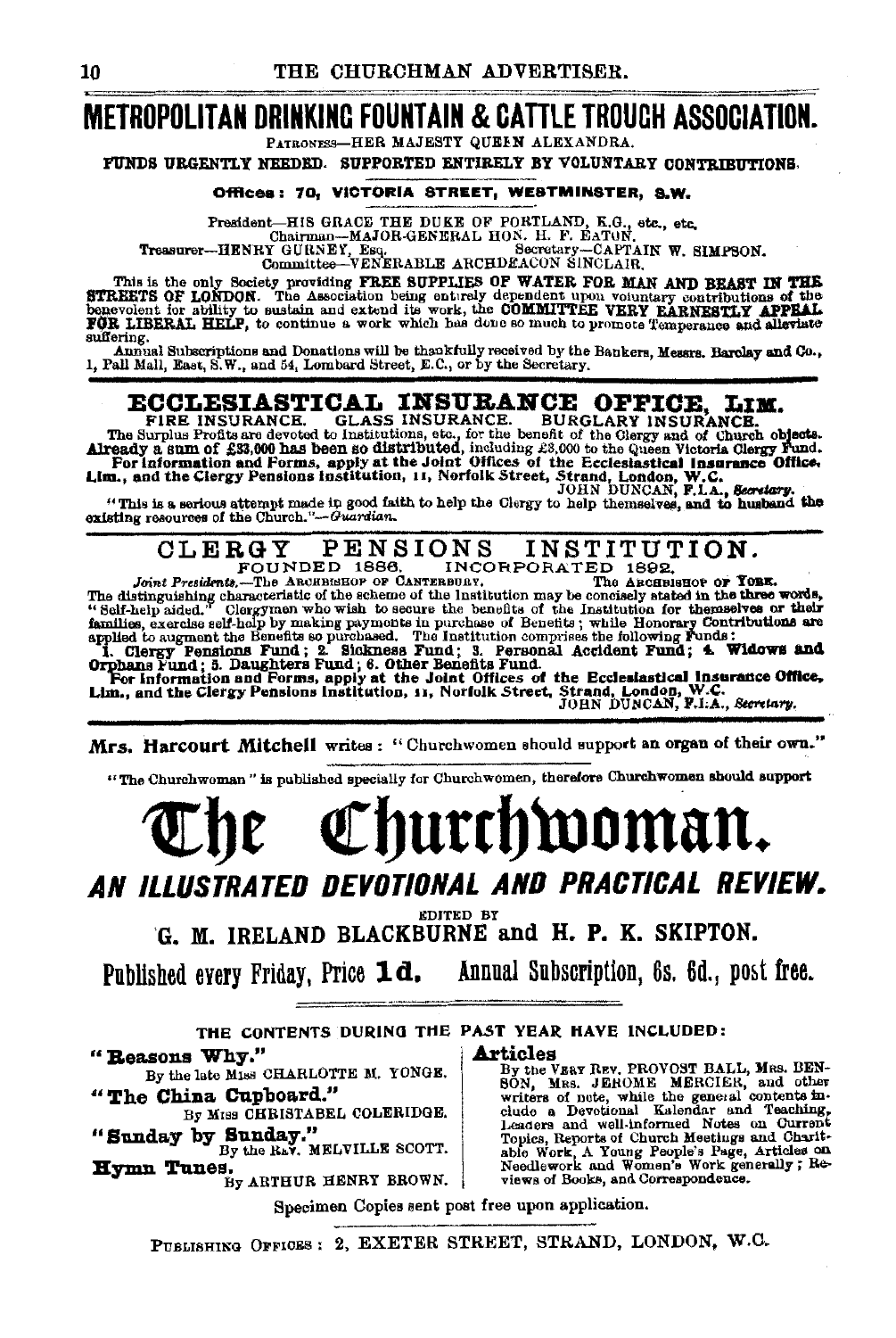## **MORAVIAN MISSIONS.**   $($ Establishen  $1732.$

OLDEST TO HEATHEN-FIRST TO LEPERS.

# Present Position and Pressing Needs.

- FOR GENERAL FUND-largely increased annual help (at least £4,000) if existing Missions are to be maintained and Deficiency averted.
- FOR THE LEPER HOME, Jerusalem, £500 is wanted at once to provide a new and larger Water Reservoir, which has become indispensable. The Patients have doubled in number!
- FOR LABRADOR, hitherto self-supporting, but suddenly crippled in its resources, £2,000 annually is urgently required for a few years, until the Mission can be re-established. For this need, and to avert loss to the General Fund, an ADDITIONAL Fund is being raised.

Will God's people make these needs a subject of EARNEST PRAYER?

## CONTRIBUTIONS WILL BE THANKFULLY RECEIVED

and information given by the REV. W. WETTON COX, at the Offices of the LONDON ASSOCIATION, 7, New Court, Lincoln's Inn, LONDON, W.C., who will also gladly arrange for Meetings, Sermons, Lectures, etc.

N.B.---About one in sixty members of the devoted little Church is a Missionary, and so richly is their work blessed that those gathered out of Heathenism number near 100,000, or some three times as many as the Parent Church. There are some 190 Stations, and the annual expenditure has averaged under  $£80,000$ , of which nearly two-thirds has been raised from various sources in the foreign field.

# **THE ORPHAN WORKING SCHOOL,**



Founded 1758. HIS MAJESTY THE KING.

PATRONS (HER MAJESTY QUEEN ALEXANDRA.

TBEASURER: HORACE B. MARSHALL, Esq., J.P., D.L., Sheriff of London.<br>JAINTAINS and Educates Five Hundred Fatherless Children, varying in age matherly in a Educates Five Hundred Fatherless Children, varying in age from anthropy to Fourteen Years. An Undenominational Institution supported by Voluntary Contributions.

Help for the "Fatherless and the Widow in their affliction" is urgently needed. Contributious will be thankfully received and all information given by<br>ALEXANDER GRANT.

OFFICE: 78, CHEAPSIDE, LONDON, E.C. Secretary.

# **Spanlsb** ~ **Portugu¢S¢ Cburcb Jlid SOCI¢t)).**

President: RIGHT REV. BISHOP INGHAM, D.D.

HELP URGENTLY NEEDED.

The Bishop of Durham writes, Oct. 30, 1901: "The Society's work has A VERY WARM PLACE IN HY HEART.

Contributions will be gratefully received by the Rev. H. E. Norms, D.D., or by the Rev. THOS. J. PULTERIAFT, M.A., Secretary, Church House, Westminster, S.W.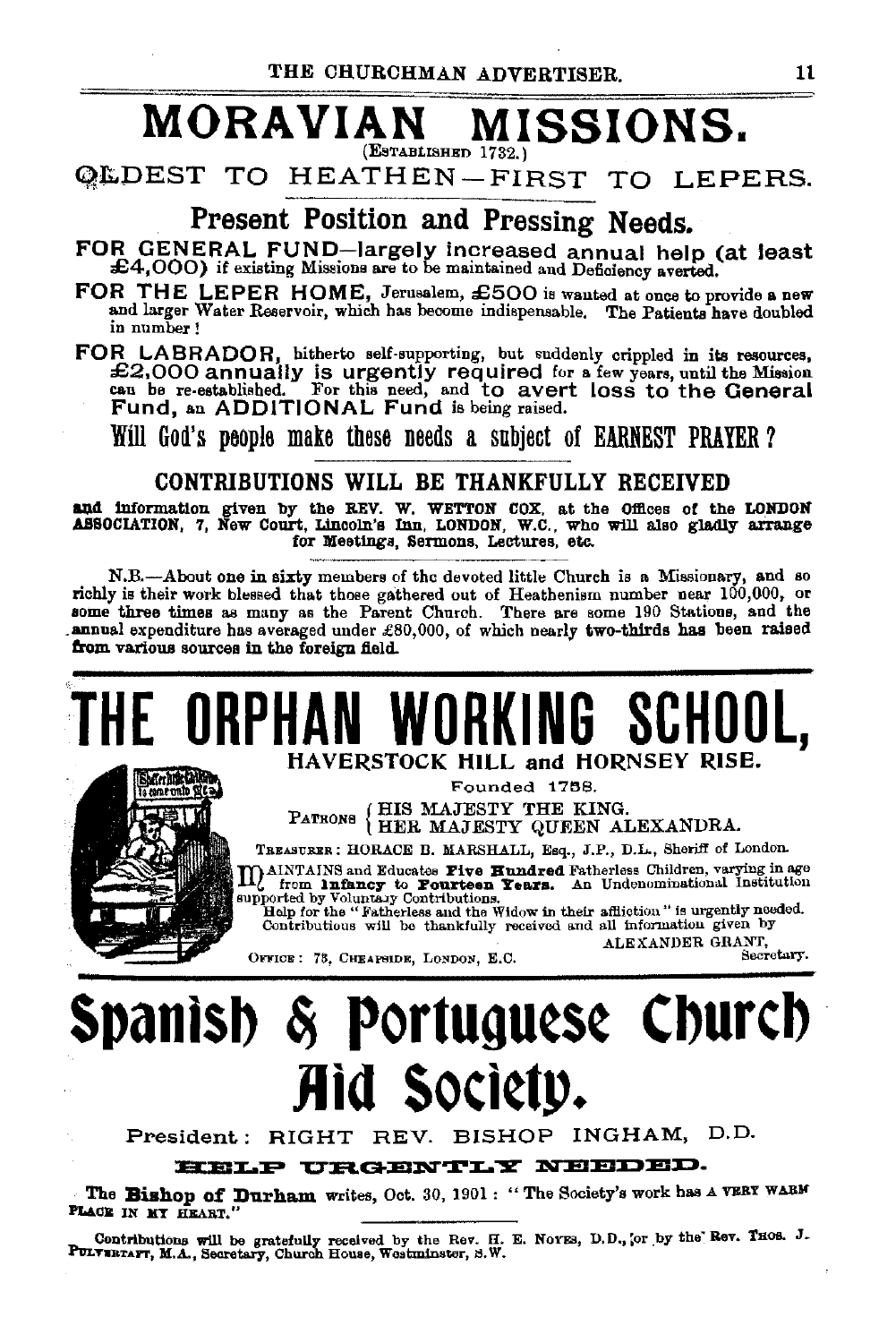# The *Mational* Protestant Church Union.

To Promote the Principles of the Reformation as set forth in the Prayer Book and Articles of the Church of England.

President-W. D. CRUDDAS, Esq. Chairman-The Rev. Prebendary H. W. WEBB-PEPLOE, M.A. Treasurer-T. VICTOR BUXTON, Esq., J.P. General Secretary-Sir C. ROBERT LIGHTON.

The Committee EARNESTLY APPEAL for the INCREASED SUPPORT of 1,000 NEW MEMBERS to enable them to extend the publication and lecture work of the Society. Full particulars of the Society's objects and operations and terms of membership can be obtained on application to the Secretary,

### OFFICES OF THE UNION. 324. REGENT STREET. LONDON. W. COMMANDS Handkerchiefs a Great Speciality. Transfer Office: 47. **VICTORIA STREET, WESTMINSTER, S.W.** Hours 10 to 6. Saturday, 10 to 1.<br>Scottish Depot : 4, Hartington Place, Edinburgh. Chairman of Committee-E. WEIGHT BROOKS, Esq.<br>Treasurer-HECTOR MUNRO FERGUSON.<br>Secretary-MIBS. E. CANTLOW. President-The LADY FREDERICK CAVENDIBH,<br>Vice-Presidents-The HON. MRS. PRASER and MRS.<br>ALFEED BOOTH. GOODS BOUGHT STRAIGHT FROM THE MISSIONABIES. ALL PROFITS TO THE WIDOWS AND ORPHANS. Tomas I **TASSES** ANDROID **PARTICULARE** RE Orders should be addressed to the Secretary, "Friends  $d$ <br>Armenia,"  $q$ , Victoria Street, Westminster, S.W. Chequen<br>made payable to the Hon. Treasurer, HECTOR MUNRO FER-<br>GUSON, Esq., and crossed "London and Westminster Ba " Friends of

#### **EVANGELICAL** ALL THB ANCE.

The Council of the Evangelical Alliance specially ask for continued financial help and for prayer. The need is urgent. Moneys are required for work on the Continent and in far-off lands, as also in Great Britain. The Council desire to give hearty thanks for the help already received.<br>Subscriptions of smaller amounts will be gratefully acknowledged, but donors of £20 and upwards will be entitled to all the pri

The approaching great International Conference in Hamburg in August 27th-31st, 1902, will entail a very large expenditure of money, and the Council look for support in this effort, so helpful to the Gospel on the Continent.

Contributions and names of New Members may be sent to the Secretary, 7, Adam Street, Strand, W.C.

ANNUAL CONFERENCE AT BOURNEMOUTH, November 26th, 27th, 28th,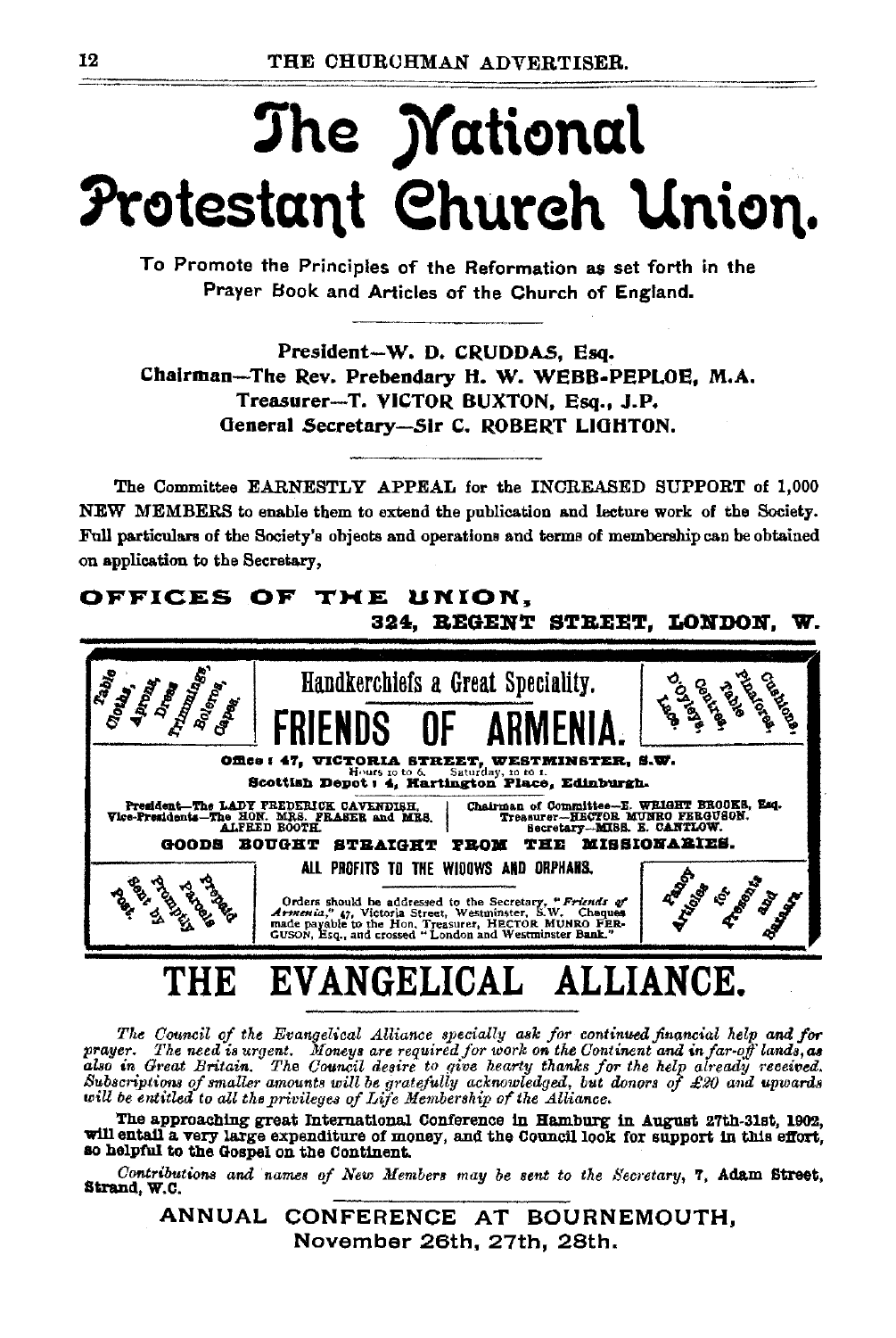# HELP FOR THE OUTCAST.

102 LABOUR HOMES and Agencies in all parts of London and the Provinces, from Edinburgh to Plymouth, and Cambridge to Dublin, for Men, Women, Girls and Boys, Inebriates. First Offenders, Discharged Prisoners, Ex-convicts, Tramps, Hooligans, Destitute, Starving, and all who have "gone under" in the sea of life. Every case dealt with wholly stating, and an helpable person ever refused instant practical help; 20,000 cases dealt with yearly; 56 per cent of those received started afresh in life. Headquarters staff almost wholly honorary. Donations, and cast-off clothing of all sorts urgently needed. Bankers, Barclava. Rev. W. CARLILE, Hon. Chief Sec.

Church Army Hdors., 130. Edgeware Rd., London, W.

## INFANT ORPHAN ASYLUM, WANSTEAD.

Patron-HIS MAJESTY THE KING.

This Institution entirely maintains and educates in accordance with the principles of the Church of<br>Bigland the orphans of those once occupying a fair position in life. Since the foundation of the Asylum,<br>4,460 Ohildren la

ANNUAL SUBSCRIPTION-One Vote, 10s. 6d.; Two Votes,  $f_x$ 1 1s.; LIFE SUBSCRIPTION---<br>One Vote,  $f_y$ s 5s.; Two Votes,  $f_y$ 10 10s.

BANKERS-MESSRS. WILLIAMS DEACON'S BANK, OFFICES-63. LUDGATE HILL. E.C.

A. HARDING GREEN. Secretary.

## PROTESTANT REFORMATION SOCIETY.

The OLDEST Church Society for the Maintenance of the Religious Principles of the Reformation. The ONLY Mission to Roman Catholics in England.

(Established 1827.)

**MISSIONARY. EDUCATIONAL. EVANGELISTIC.** 

Resident Nisslandres to Roman and Ritualistic Centres.<br>
Sermons and Lectures by the Rev. C. H. H. WRIGHT, D.D., M.A., Ph.D., Clorical and General Superintendent.<br>
Educational Lantern Lectures on Church History by the Organ

WALTER A. LIMBRICK, Secretary, 62, Berners Street, London, W.

## **THE PROTESTANT ALLIANCE**

**TS** 

The OLDEST Society Which has for its object the UNION OF ALL PROTESTANTS in maintaining the Scriptural Principles of the Reformation against Ritualism and Romanism. It is the Reformation against Ritualism and Romanism.

> **NLY Society** he

Having an ILLUSTRATED Protestant Monthly Paper, poet free to Members. A copy of the current issue will be sent GRATIS on application.

Contributions in support of the general work of the Protestant Alliance will be thankfully received by

S. W. BRETT, SECRETARY, 430, STRAND, LONDON, W.C.

# THE EAST END MISSION TO THE JEWS.

Funds urgently needed towards the MEDICAL MISSION, the GENERAL WORK. The CHARITY WORK, to alleviate the sufferings of the sick and distressed. 5,000 sick were treated at the Mission last year. Many confessed Christ.

> Secretary : D. OPPENHEIM, 119, LEMAN STEEET, E. Bankers: LONDON & WESTMINSTER BANK.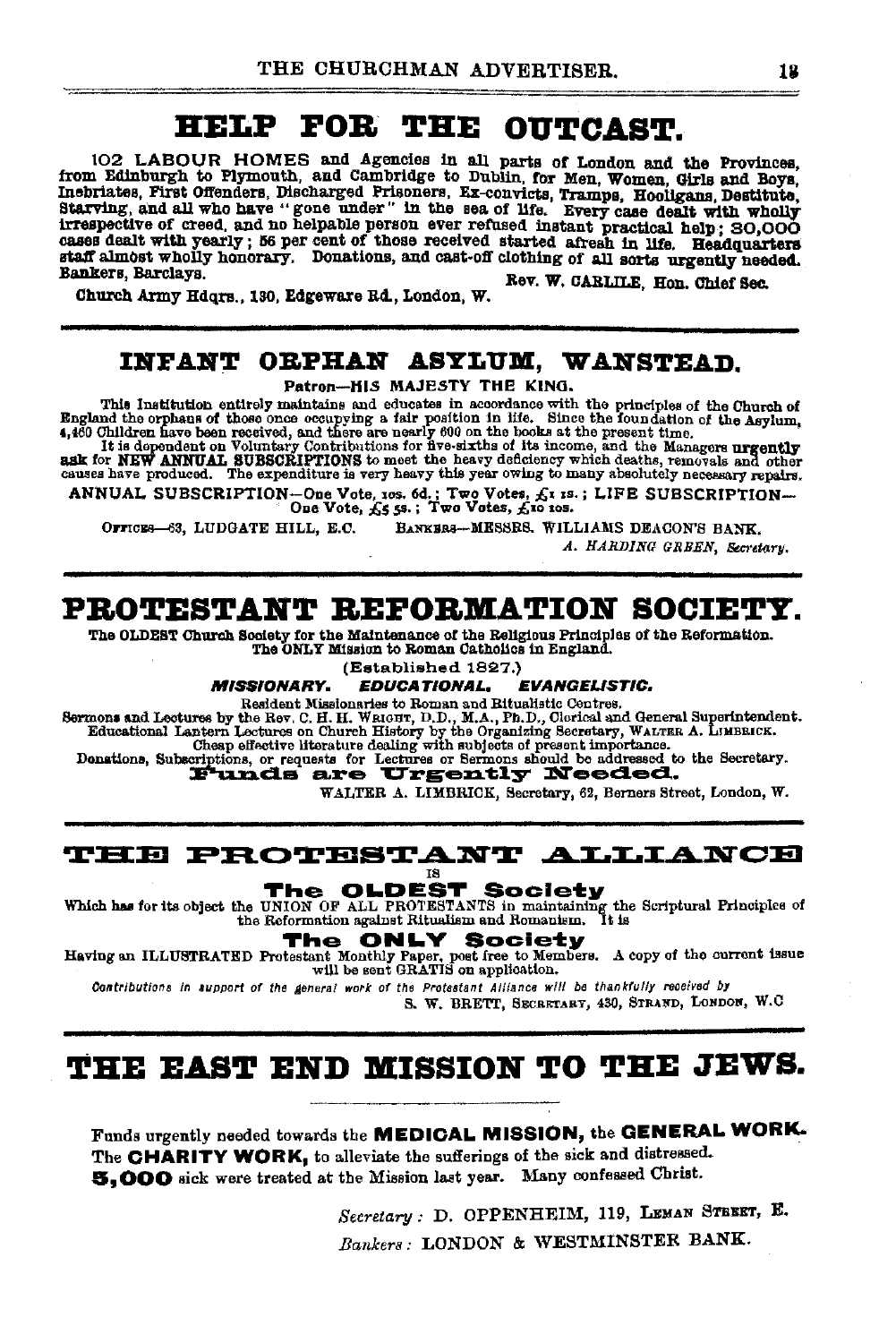### BIBLE LANDS MISSIONS' AID SOCIETY (Founded 1854). Office: 7, Adam St., Strand. Rev. W. A. ESSERY, Hon. Sec.

RY well-known national causes our Income was so reduced last vear that many usual grants made by the Society were Shortened, and some entirely cut off. The Lord's impoverished workers in Bible Lands pathetically press us to send them our Aids this year; to do so we need a generous increase of £750. These Aids go to native churches and pastors, to schools and teachers, to hospitals and patients, and to children in Armenian orphanages. We aim to evangelize the Bible Lands. Will the readers of the "Churchman" kindly send us contributions in this present and instant need? KINNAIRD, Treasurer.

The Lord Bishop of Durham and the Rev. Preb. Webb-Peploe are members of our Hon. Council.

# **PERSECI RELIEF OF**

Poor Jews in Jerusalem have suffered most severely this last year from disease and water famine. Relief given in the year to 8.834 souls. besides employing 70 men daily on Abraham's Vineyard. Many more ask for work.

**FUNDS URGENTLY NEEDED** for Food, Fuel, and Employment.

Hon. Treasurer: F. A. BEVAN, 54, LOMBARD STREET, E.C. Secretary: E. A. FINN, 41, PARLIAMENT STREET, S.W.

#### TO COMPLETE THE GOOD SAMARITAN A NATIONAL APPEAL. **URGENT.** WORK OF THE "LIBERATOR" RELIEF FUND. Patron-H.R.H. PRINCE CHRISTIAN

A further £10,000, or 200,000 shillings, still urgently needed to give relief to hundreds of aged, destitute, and afflicted victims of the great "Liberator" fraud, who were taught and trained in habits of temperance and af old age. Ninety per cent. of these sufferers are members of some section of the Christian Church.

"Bear ye one another's burdens, and so fulfil the Law of Christ."

There are 3,014 cases on the Books of the Fund, of whom 1,548 are Widows or Spinsters. 824 are over 70 years of age, 1,486 are over 60 years of age, 233 are over 400.

THE BITTER CRY **FOR HELP** is still coming to the Committee from sufferers who have bravely borne with their difficulties, till sickness or is suit commute that the commuter of the state of the state of the means of great destitution has compelled them to apply. £10,000 required for new and urgent cases.<br>Cheques and P.O.'s should be made payable to the "Libera



THE MISSIONS TO SEAMEN. Patron: HIS MAJESTY THE KING.

Vice-Patrons:



are occupied.

H.R.H. THE DUKE OF CORNWALL AND YORK,

K.G. THE FOUR ARCHBISHOPS,

THE BISHOPS, etc. Labours sfloat and<br>ashore, at home and<br>abroad, among seamen<br>of all classes and nations, fishermen, bargemen, and emigrants.<br>Seventy-three harbours

Expenditure in 1900, £49,166.

Increased Contributions and Offertories, urgently needed, should be forwarded to the Secretary,<br>Commander W. DAWSON, R.N., 11, Buckingham St., Strand, London, W.C.

#### CHRISTIAN EVIDENCE SUCIET 26, CHARING CROSS, S.W.

President-THE ARCHBISHOP OF CANTERBURY. Fresulent-THE ARGENERISMOV OF CANTERNATION<br>CORRESCENCION CONSIDERS ENTERNATION<br>CONSIDER TREASURER TRANSIC TRANSIC TRANSIC TRANSIC CONSIDERS ENTERNATION<br>SECTOR SECTOR SECTION AND SECTION SERVICE SERVICE SERVICE SANCTION.<br>BA

East, S.W.

Objects. - To declare and defend Christianity as a Divine Revelation, by Lectures, Sermons, Classes for Study and Examination (with prizes, etc.), Publications (books and tracts), correspondence, and interviews. An Evidential Mission, in London and great provincial centres, of the highest order will (D.V.) commence January, 1902.

FUNDS MOST URGENTLY NEEDED.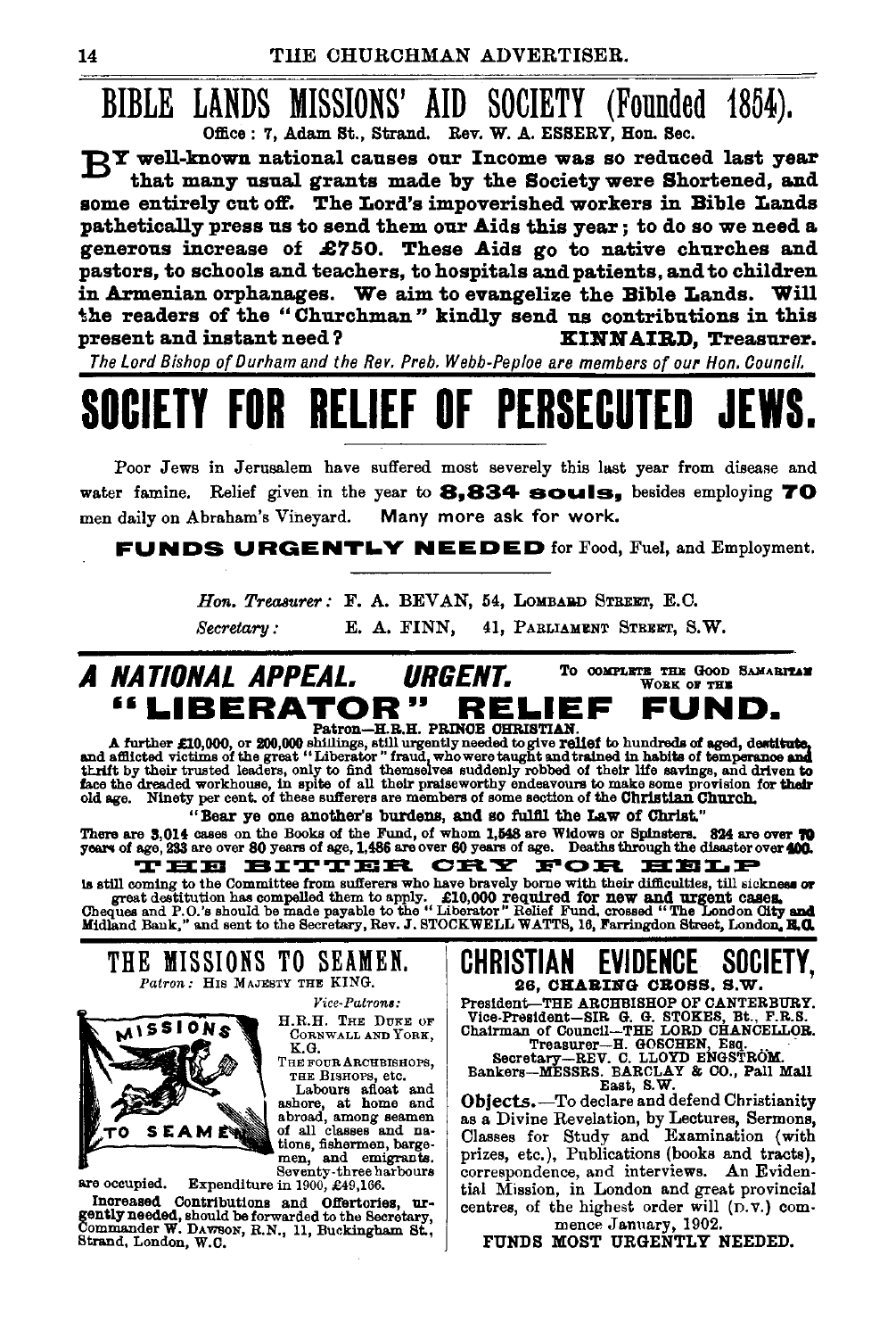# **PALESTINE, EGYPT, Etc.**

## COOK'S SELECT CONDUCTED TOURS, Leaving London February 4th and 18th,

Visiting the HOLY LAND (Jerusalem, Jericho, Nazareth, Damascus, etc.), Alexandria, Cairo,<br>Nile trip to the First Cataract, Constantinople, Athens, etc. Also shorter Tours, leaving LONDON February 25th, March 4th, 11th, 18th, 25th, and April 14th.

Independent Tours available for one or more passengers, arranged to start by any route, at any date, time, or point, and for ascending the Nile to the First and Second Cataracts in tourist steamers fitted with every luxury.

*Pamphlets with Maps and Plans post free.* 

THOS. COOK & SON, Ludgate Circus, London, and Branch Offices.

**BOOKS PURCHASED FRAME-FOOD.**"<br>
In response to many applications from **FRAME-FOOD**."<br> **POSSESS** all the constituents necessary for the *persons in different parts of the country, MR.*<br>ELLIOT STOCK has arranged to Purchase digitaries and Cases of Books from those who **Libraries is pecially suitable for Infants**, however<br>wish to dispose of them. On receipt of a list young, who are deprived of Breast Milk. *wish to dispose of them. On receipt of a list of the Books for Disposal*, an *estimate of their* of the Books for Disposal, an estimate of their<br>will be forwarded, and the agreed send 3d, for postage of  $\frac{1}{2}$ .<br>amount will be paid in cash, or given in new speed 3d, for postage of  $\frac{1}{2}$ . Senable, mention-<br>books *fooks, as may be desired. All applications*<br>for the Sale of Books should be made to-

London, E.C.



ESTABLISHED 1851.



SOUTHAMPTON BUILDINGS, CHANCERY LANE, LONDON, W.C.<br>
CURRENT ACCOUNTS.

**CURENT ACCOUNTS.**<br>  $2$  % on the minimum monthly balances,  $2$  %  $2$  % on Deposits, repayable on  $2$ <sup>1</sup> % or demand.

## STOCKS AND SHARES.

Stocks and Shares purchased and sold for customers.

The BIRKBECK ALMANACK, with full particulars, post free.

FRANCIS RAVENSCROFT, Manager.